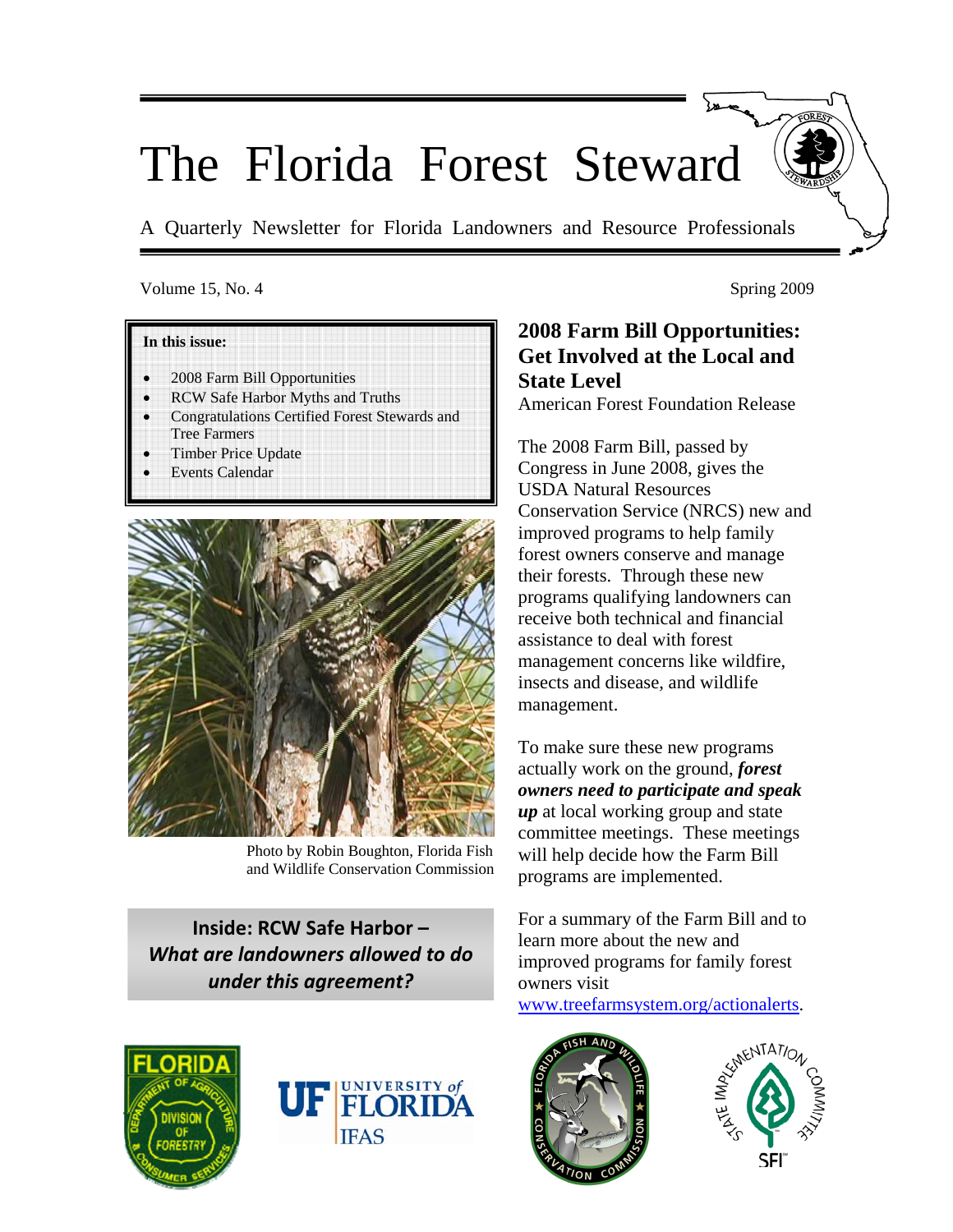#### **YOU Can Influence How Farm Bill Programs are Implemented**

Landowners can influence the process by attending and participating in local work groups and State Technical Committees two bodies that advise NRCS State Conservationists on the implementation of certain NRCS programs in the state. NRCS State Conservationists are the federal agency employees in charge of NRCS programs in each state.

State Technical Committees and local work groups influence many programs that are important to forest owners. These programs include: the Environmental Quality Incentives Program, the Conservation Stewardship Program, the Wildlife Habitat Incentives Program, and the Healthy Forests Reserve Program.

Because of changes in the 2008 Farm Bill, each State's Technical Committee must include spokespersons for family forest owners. This is an important opportunity for landowners to serve on state committees and influence program implementation.

State Technical Committees and local work groups advise NRCS State Conservationists on conservation issues in the state, help set state priorities for conservation program funding, and make conservation program policy recommendations. With forest owner involvement, forest issues can be brought to the table for funding and program consideration.

#### **How to Get Involved**

*Local Work Groups:* To participate at the local level, contact your local Soil and Water Conservation District Office, likely located at your local USDA service center. You can find your local USDA Service Center by visiting http://offices.sc.egov.usda.gov/locator/ app.

*State Technical Committees:* To participate in your State Technical Committee take the following steps to get involved.

- 1. Contact your NRCS State Conservationist and ask whether they now have representation of family forest owners on the Committee. You can find a listing of the State Conservationists and more information about joining your State Technical Committee at www.treefarmsystem.org/actionalerts.
- 2. If there is an opening for family forest owner representation on your State's Technical Committee, coordinate with the leadership of your State Tree Farm Committee to get a family forest owner representative on the Committee. To find the contact information for your State Tree Farm Committee visit

#### www.treefarmsystem.org/stateleaders.

3. Even if you are not appointed as an official member of your State Technical Committee, you can still attend Committee meetings, which are open to the public.

#### **Stay Involved**

#### *Join the American Tree Farm System's Grassroots Action Network:*

- Stay on top of the latest public policy issues impacting family forests
- Get timely alerts so you can influence public policy when the time is right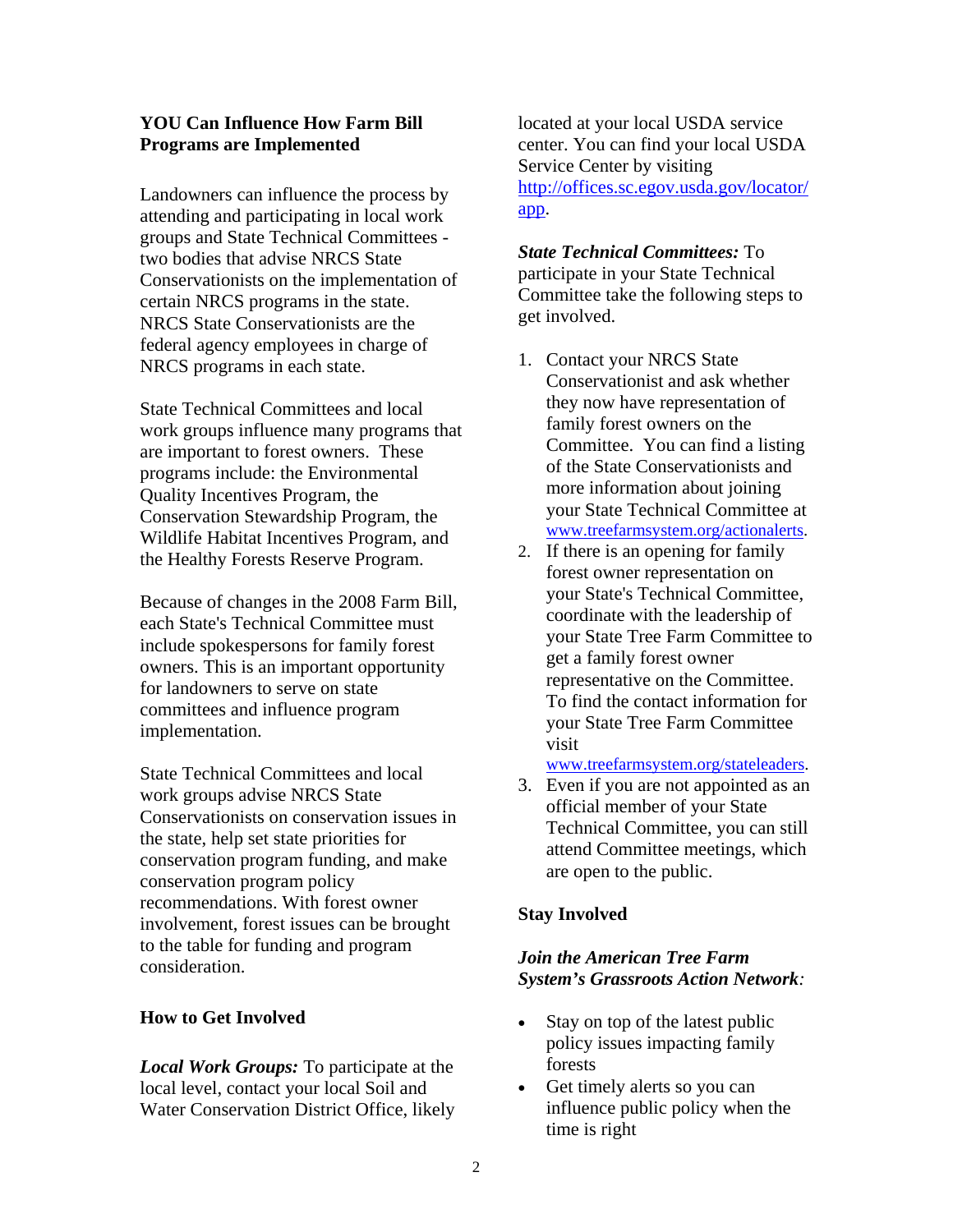• Get training, tools, and tips on effective advocacy

How do I join? Go to www.treefarmsystem.org/grassrootsnetwork and enter your contact information.

Please direct your questions to: Rita Neznek Vice President, Public Affairs American Forest Foundation (202) 463-2594 rneznek@forestfoundation.org www.treefarmsystem.org www.forestfoundation.org

## **The Little Bird With the Big Reputation: RCW Safe Harbor Myths and Truths**

By Kristina Jackson, Florida Safe Harbor Coordinator, Florida Fish and Wildlife Conservation Commission

The red-cockaded woodpecker, also called the RCW, is a small black-and-white bird that has gained a large, mostly negative, reputation among private land owners because it is protected under the Federal Endangered Species Act.

Like other woodpeckers, RCWs excavate holes in trees for their nests. However, they are very fussy about the type of trees they nest in – primarily mature living longleaf or South Florida slash pines. About 97 percent of the pine habitat they originally inhabited no longer exists, and much of what still does exist is owned and managed privately.

#### **RCW Safe Harbor**

Some landowners who have suitable RCW habitat are understandably concerned that if they undertake certain forest management practices, such as planting longleaf pine trees, lengthening timber

rotations, and using prescribed fire, the RCW may be attracted to their property and in turn they will be limited in how they can use their land because of the bird's protected status. The voluntary RCW Safe Harbor Program was created to alleviate these concerns and provide assurances to landowners who want to be good stewards of their land and improve wildlife habitat.

When a landowner enrolls in a voluntary Safe Harbor Agreement, he or she agrees to enhance the habitat of a listed species. In return the landowner gets assurances that if a listed species moves onto their property, or increases its population above a base line number (how many are there prior to the agreement), the landowner will not be liable for that increase, and will not be subject to additional regulatory restrictions imposed under the Endangered Species Act.

The RCW Safe Harbor program was created to effectively freeze a landowner's Endangered Species Act responsibilities while the owner agrees to restore, enhance or maintain habitat that benefits the species. The landowner signs an agreement with the Florida Fish & Wildlife Conservation Commission (FWC) to protect existing birds and habitat.

You don't need to have RCWs currently residing on your property in order to qualify for participation in the program. If the birds are attracted to an enrolled property, the agreement allows the landowner to have the birds removed in the event of an unforeseen land use conflict.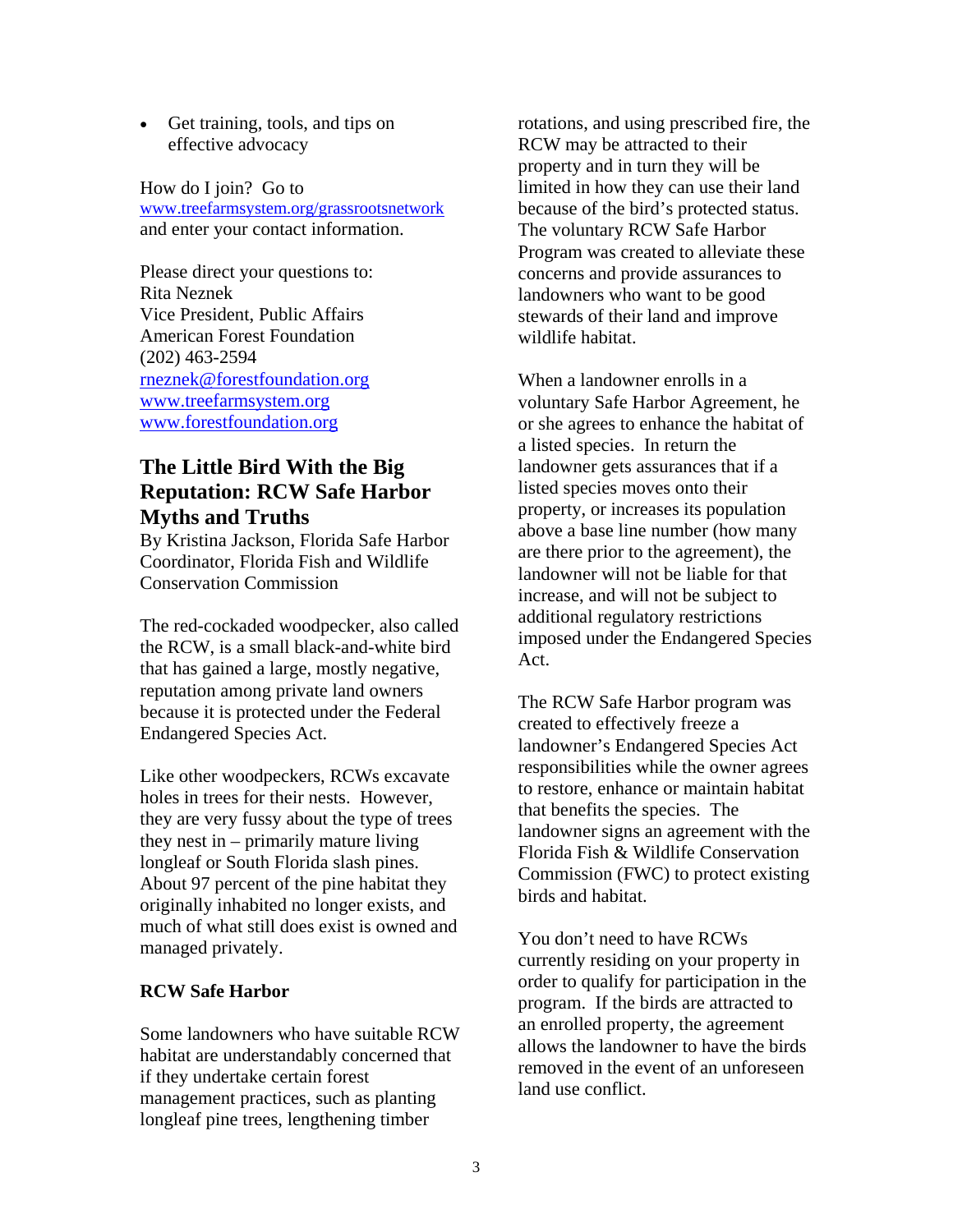#### **Myths & Truths**

There's been a lot of misinformation circulating about the RCW and the Safe Harbor program. This article will attempt to clarity a few of the most common myths.

#### *Myth #1: Enrolling in an RCW Safe Harbor Agreement means I can no longer cut timber on my land.*

**This is false**. The window of time you can harvest is limited but you may legally harvest timber within occupied habitat as long as you follow certain standards that are designed to avoid harming RCWs. Those standards include:

- Not cutting down RCW cavity (nesting) trees.
- Conducting timber harvests from August through March when the birds are not nesting.
- Providing the RCW minimal foraging habitat by retaining some larger trees (at least 10 inches diameter breast height) for the bird's habitat. The quality and quantity for foraging habitat is clearly defined in your customized Safe Harbor agreement.
- Providing the Florida Fish and Wildlife Conservation Commission (FWC) the opportunity to review a proposed timber sale plan at least 60 days in advance to ensure the plan meets your agreement standards.

### *Myth #2: RCWs are incompatible with recreation – I will have to eliminate hunting from my land.*

**This is false**. The first landowner to sign up under Florida's Safe Harbor agreement was Dixie Plantation, a 9,000-acre private quail hunting property in Jefferson County. RCWs are relatively humantolerant birds when it comes to sharing the land. They are also found on golf courses and forage in neighborhoods. What they need to survive are pinelands with old living trees and minimal shrubby mid-story vegetative growth. Their habitat is much like that of bobwhite quail: open pineland with a diverse herbaceous groundcover. Prescribed burning, roller chopping or even using herbicide treatments are common techniques used to control mid-story growth and yield an aesthetically pleasing park-like, productive pine forest. And that's good for both people and wildlife, including RCWs.



#### *Myth #3: If the government knows I have RCWs they will be traipsing all over my land.*

**This is false**. State and federal biologists and land management professionals will not enter your land except at the request of a landowner applying for a Safe Harbor permit. The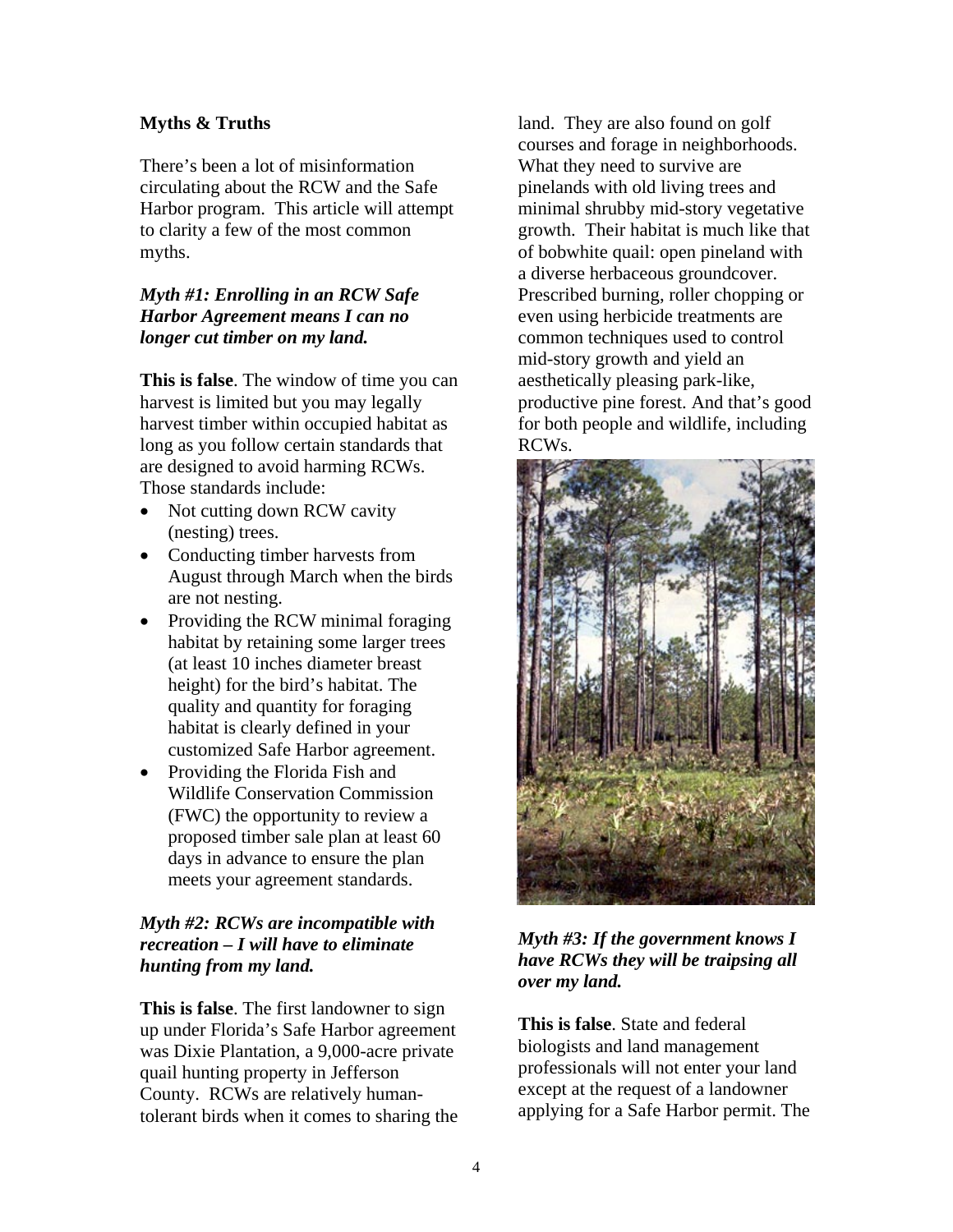biologists may request access to your land to assist in or verify your baseline survey (to determine what you already have on your property) prior to you enrolling in the program. FWC biologists may visit your property on an annual basis to assess the status of any RCWs, and verify that the conditions of the agreement are being met. However, per the agreement, reasonable notice of these visits (generally 30 days) is required. Keep in mind that Safe Harbor is strictly a voluntary program. When you enroll in the program the FWC focuses on helping you manage your habitat. We are not there to search for ways to impose regulatory restrictions on your land.

#### **Is Safe Harbor for you?**

It is if you own at least 75 acres and are interested in providing habitat for RCWs, but want some assurance that you will not become a good-intentioned recipient of the regulatory penalties associated with the Endangered Species Act. Safe Harbor takes some of the uncertainty out of managing your pinelands for rare species and is sensitive to landowners wanting to use their property for economic benefit and/or personal use. Managing habitat for RCWs can be compatible with timber harvesting, cattle production or quail management.

The first RCW Safe Harbor program was launched in North Carolina in 1995. Since then more than 62,000 acres have been enrolled in the program nationally. Florida became the seventh state to offer the program to private landowners. In 2006, the United States Fish & Wildlife Service and the FWC developed Florida's own RCW Safe Harbor program and entered into a statewide umbrella agreement.

This program meets both state and federal requirements while reducing the paperwork and time necessary to put the agreement into effect. Among the best candidates for enrollment are those who want to maintain old pines on their land for hunting or timber, and those whose property neighbors lands with RCWs already on them. FWC staff is eager to work with interested landowners to develop a plan to enhance habitat that is in line with the owner's land management objectives. We can also help you find financial assistance programs to offset costs of controlled burns or mid-story vegetation removal.

For more information go online to: http://myfwc.com/safeharbor/. To see testimonials from landowners who have already enrolled in safe harbor agreements nationally visit http://www.fws.gov/endangered/newsa rchives/2005.html.

If you have questions or think your land may be a good Safe Harbor candidate, please contact Kristina Jackson, FWC's Safe Harbor Coordinator, at 352-732-1225 Ext. 101 or email kristina.jackson@myfwc.com.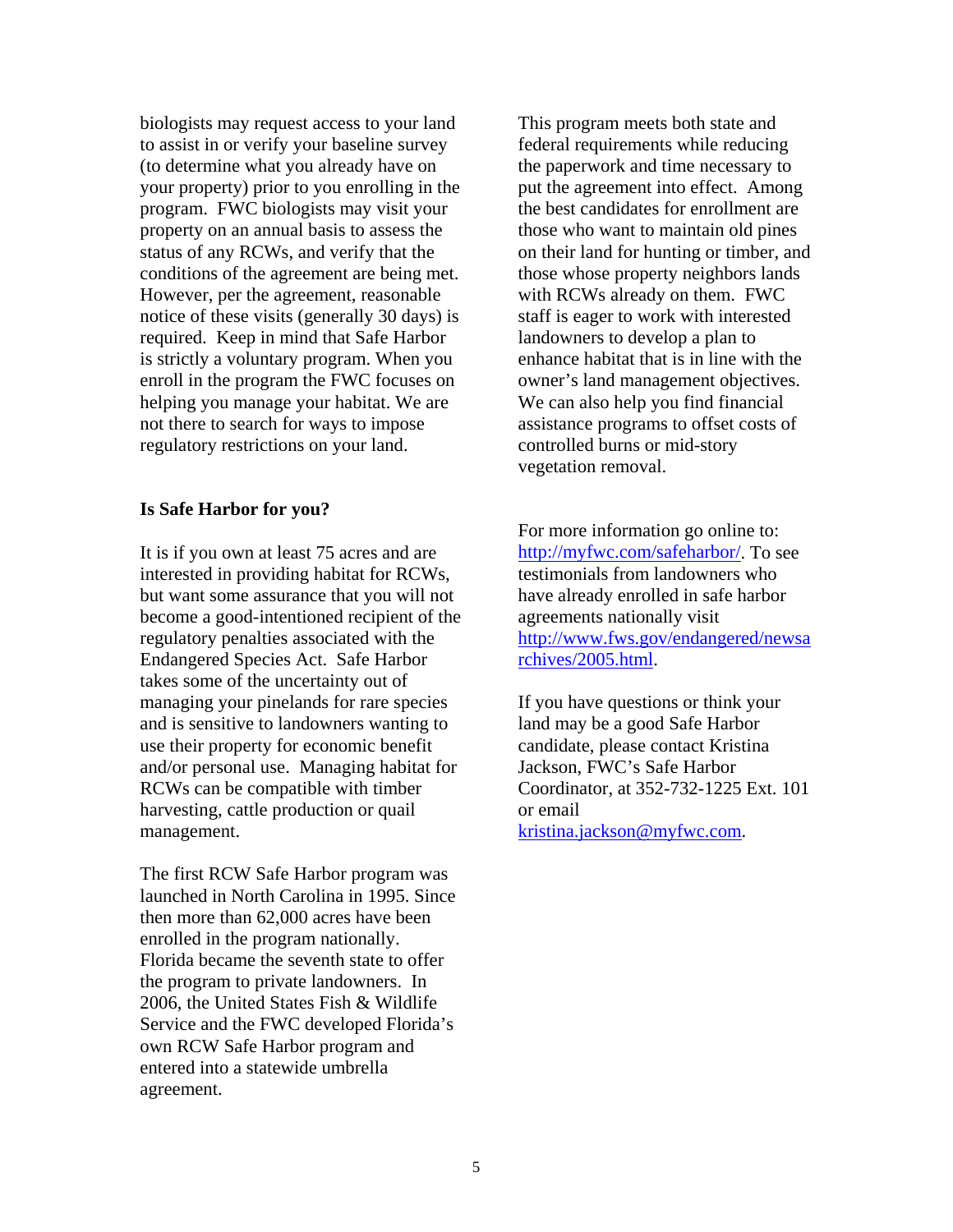## **Congratulations Certified Forest Stewards and Tree Farmers!**



Carol and Mike Candler, Forest Stewards, recognized for Outstanding Natural Resource Management Activities, Suwannee County



Gary Wisniewski, Forest Steward and Tree Farmer, "Bear A Dise", Volusia County



Ray Adams (L), Les Neese, Les' Daughter in center, Forest Stewards, Sumter County





L-R: David Holley, Rick Weigel, John Veasey, Ricky Hodges, Bruce Hill; Olde St. Mary's River Plantation, Forest Stewards, Nassau County



**William Bryan**, Forest Steward, Marion County **Dr. Jim Stonestreet**, Forest Steward, Tree Farmer, Volusia County **Sam Walkup**, Tree Farmer, Volusia County **Tom and Katie Harzog**, Tree Farmers, Franklin County

#### **Not shown**:

**Joe Khan**, Tree Farmer, Wakulla County **Bill Anderson**, Tree Farmer, Volusia County **Michael Hansen**, Tree Farmer, Wakulla County **Brent and Darcie Hume**,

Tree Farmers, Volusia County **Chris Lewis**, Tree Farmer, Wakulla County **Wyatt Pope**, Tree Farmer, Wakulla County **Charles Rehwinkle**, Tree Farmer, Wakulla County

#### **More information about these programs is on-line:**

Forest Stewardship Program: http://www.fl-dof.com/forest\_management/cfa\_steward\_index.html

Tree Farm: http://www.floridaforest.org/tree\_farm.php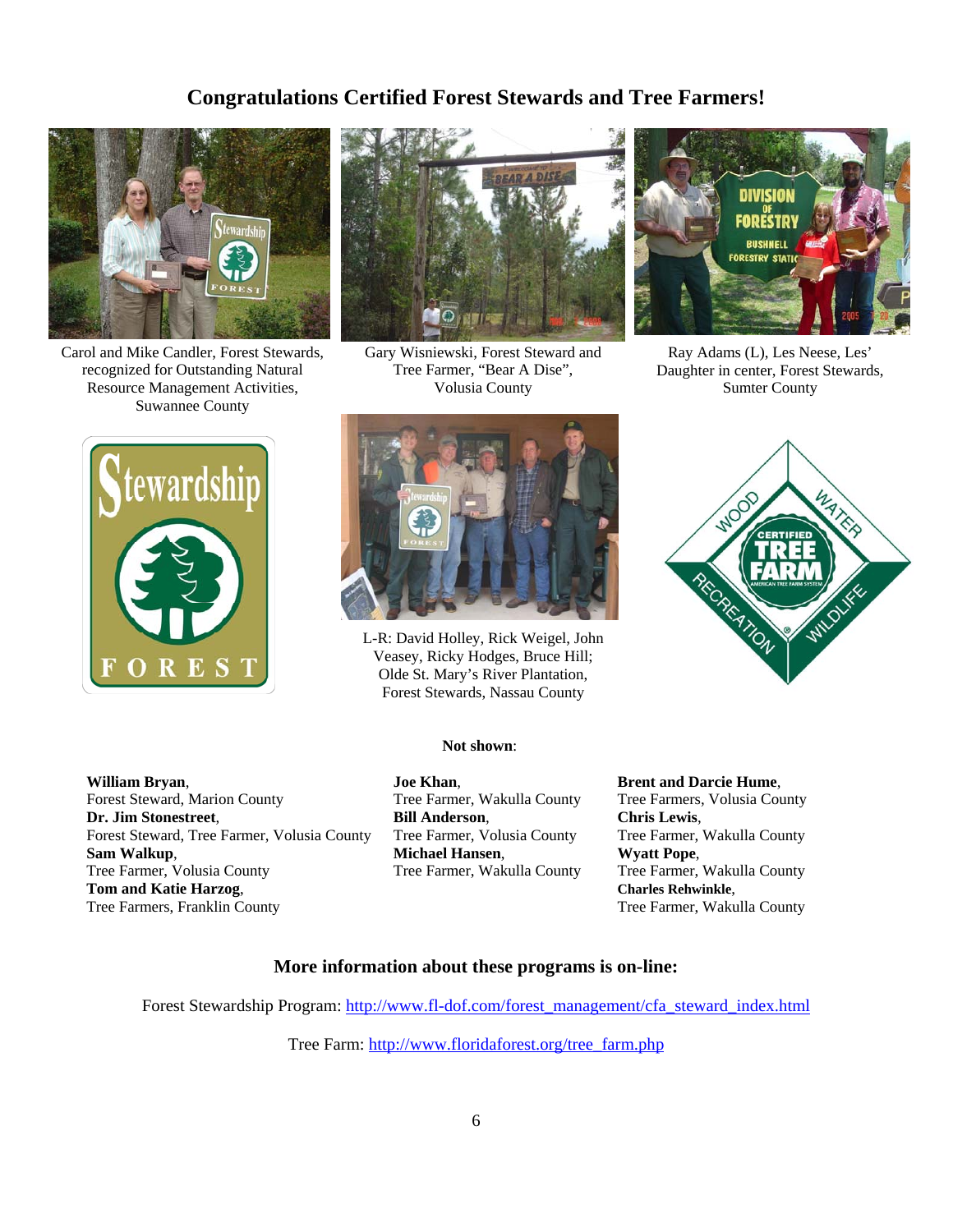## **Timber Price Update**

The timber pricing information below is useful for observing trends over time, but does not necessarily reflect current conditions at a particular location. Landowners considering a timber sale are advised to solicit the services of a consulting forester to obtain current local market conditions. Note that price ranges per ton for each product are also included.

Stumpage price ranges reported across Florida in the **4th Quarter 2008** Timber Mart-South (TMS) report were:

- Pine pulpwood: \$23 \$35/cord (\$8 \$13/ton),  $\uparrow$  (from average 3<sup>rd</sup> Quarter 2008 prices)
- Pine C-N-S: \$42 \$55/cord (\$16 \$21/ton), ↑
- Pine sawtimber: \$72 \$103/cord (\$27 \$38/ton), ↑
- Pine plylogs:  $$61 $98/\text{cord} ( $23 $37/\text{ton})$ ,  $\downarrow$
- Pine power poles: \$136 \$175/cord (\$51 \$65/ton), ↑
- Hardwood pulpwood:  $$14 $23/\text{cord}$  (\$5 \$8/ton),  $\downarrow$

## **Trend Report**

Despite increased average stumpage prices for the 3 major timber products in Florida from last quarter, there is little good news to report on the state of South-wide timber markets. Pine pulpwood prices averaged the highest since 4<sup>th</sup> Quarter 1998 at the beginning of the quarter but collapsed as mills closed or curtailed production due to unexpected drops in demand for paper and paperboard. The economic recession continues to drive the major market indicators for most sectors. The one light of hope, as of this report, is lower energy prices, which may have something to do with some upward shifts in some average prices reported.